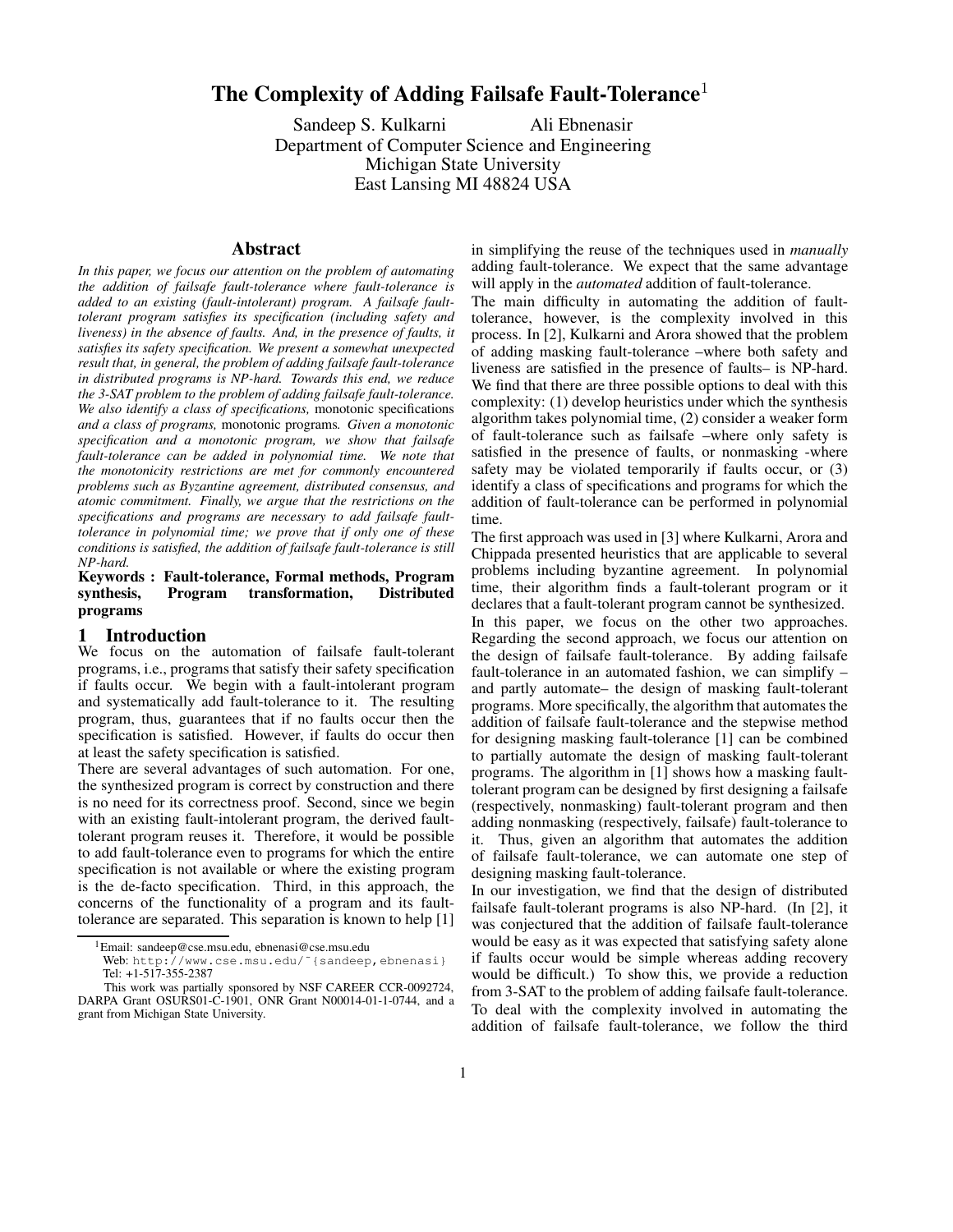approach considered above. Specifically, we identify the restrictions that can be imposed on specifications and faultintolerant programs in order to ensure that failsafe faulttolerance can be added in polynomial time. Towards this end, we identify a class of specifications, namely *monotonic specifications*, and a class of programs, namely *monotonic programs*. Given a monotonic specification and a monotonic program, we show that failsafe fault-tolerance can be added in polynomial time. Finally, we note that the class of monotonic specifications contains well-recognized [4–6] problems of distributed consensus, atomic commitment, and byzantine agreement.

We also argue that the restrictions imposed on the specification and the fault-intolerant program are necessary. More specifically, we show that if restrictions are imposed only on the specification (respectively, the fault-intolerant program), then the problem of adding failsafe fault-tolerance is still NP-hard.

**Organization of the paper.** This paper is organized as follows: In Section 2, we provide a few basic concepts such as programs, computations, specifications, faults and fault-tolerance. In Section 3, we state the problem of adding failsafe fault-tolerance. In Section 4, we prove the NP-completeness of the problem of adding failsafe faulttolerance. In Section 5, we precisely define the notion of monotonic specifications and monotonic programs, and show their necessity and sufficiency for adding failsafe faulttolerance in polynomial time. Finally, we make concluding remarks in Section 6.

# **2 Preliminaries**

In this section, we give formal definitions of programs, problem specifications, faults, and fault-tolerance. The programs are specified in terms of their state space and their transitions. The definition of specifications is adapted from Alpern and Schneider [7]. The definition of faults and faulttolerance is adapted from Arora and Gouda [8] and Kulkarni [1]. The issues of modeling distributed programs is adapted from [2]. A similar modeling of distributed programs in read/write atomicity was independently identified by Attie and Emerson [9].

Most definitions in this section are straightforward, and are included to make the paper self-contained. A reader who is familiar with this area can skip this section if necessary. We ask the reader to carefully look how distribution is modeled (cf. Section 2.2), how safety specification is specified (cf. second paragraph in Section 2.3) and the definition of failsafe fault-tolerance (cf. fourth paragraph in Section 2.4).

# **2.1 Program**

A program  $p$  is a set of finite variables and a set of finite processes. Each variable is associated with a finite domain of values. Let  $v_1, v_2, \ldots, v_n$  be variables of p, and let  $D_1, D_2, \ldots, D_n$  be their respective domains. A state of  $p$  is obtained by assigning each variable a value from its respective domain. Thus, a state  $s$  of  $p$  is of the form:  $\langle l_1, l_2, ..., l_n \rangle$  where  $\forall i : 1 \leq i \leq n : l_i \in D_i$ . The state space of p,  $S_p$ , is the set of all possible states of p.

A process, say  $j$ , in  $p$  is associated with a set of program variables, say  $r_j$ , it can read and a set of variables, say

 $w_i$ , that it can write.<sup>2</sup> Also, process j consists of a set of transitions  $\delta_j$ ; each transition is of the form  $(s_0, s_1)$  where  $s_0, s_1 \in S_p$ . We address the effect of read/write restrictions on  $\delta_j$  in Section 2.2. The transitions of p,  $\delta_p$ , is the union of the transitions of its processes.

In this paper, in most situations we are interested in the state space of  $p$  and all its transitions. Hence, unless we need to talk about the transitions of a particular process or the values of the particular variables, we simply let program  $p$  be the tuple  $\langle S_p, \delta_p \rangle$  where  $S_p$  is a finite set of states and  $\delta_p$  is a subset of  $\{(s_0, s_1) | s_0, s_1 \in S_p\}.$ 

A state predicate of p is any subset of  $S_p$ . A state predicate S is closed in the program p (respectively,  $\delta_p$ ) iff  $(\forall (s_0, s_1) : (s_0, s_1) \in \delta_p : (s_0 \in S \Rightarrow s_1 \in S)).$  A sequence of states,  $\langle s_0, s_1, ...\rangle$ , is a computation of p iff the following two conditions are satisfied: (1)  $\forall j : j > 0 : (s_{j-1}, s_j) \in \delta_p$ , and (2) if  $\langle s_0, s_1, \ldots \rangle$  is finite and terminates in state  $s_l$  then there does not exist state s such that  $(s_l, s) \in \delta_p$ .

The projection of program  $p$  on state predicate  $S$ , denoted as  $p|S$ , is the program  $\langle S_p, \{(s_0, s_1) : (s_0, s_1) \in \delta_p \land s_0, s_1 \in$  $S\}$ . I.e.,  $p|S$  consists of transitions of p that start in S and end in S. Given two programs,  $p (= \langle S_p, \delta_p \rangle)$  and  $p' = \langle S'_p, \delta'_p \rangle$ , we say  $p' \subseteq p$  iff  $S'_p = S_p$  and  $\delta'_p \subseteq \delta'_p$ .

*Notation.* When it is clear from context, we use p and  $\delta_p$ interchangeably. Also, we say that a state predicate  $S$  is true in a state s iff  $s \in S$ .

#### **2.2 Issues of Distribution**

Now, we present the issues that distribution introduces during the addition of fault-tolerance. More specifically, we identify how read/write restrictions on a process affect its transitions. **Write restrictions.** Given a transition  $(s_0, s_1)$ , it is straightforward to determine the variables that need to be changed in order to modify the state from  $s_0$  to  $s_1$ . Thus, the write restrictions amount to ensuring that the transitions of a process only modify those variables that it can write.

More specifically, if process  $j$  can only write the variables in  $w_i$  and the value of a variable other than that in  $w_i$  is changed in the transition  $(s_0, s_1)$  then that transition cannot be used in obtaining the transitions of  $j$ . In other words, if  $j$  can only write variables in  $w_j$  then j cannot use the transitions in  $nw(j, w_j)$ , where

$$
nw(j, w_j) = \{(s_0, s_1) : (\exists x : x \notin w_j : x(s_0) \neq x(s_1))\}
$$

**Read restrictions.** Given a single transition  $(s_0, s_1)$ , it appears that all the variables must be read in order for that transition to be executed. For this reason, read restrictions require us to group transitions and ensure that the entire group is included or the entire group is excluded. As an example, consider a program consisting of two variables a and b, and let their domain be  $\{0, 1\}$ . Suppose that we have a process that cannot read b. Now, observe that the transition from the state  $\langle a = 0, b = 0 \rangle$  to  $\langle a = 1, b = 0 \rangle$  can be included iff the transition from  $\langle a = 0, b = 1 \rangle$  to  $\langle a = 1, b = 1 \rangle$  is also included. If we were to include only one of these transitions, we would need to read both  $a$  and  $b$ . However, when these

<sup>&</sup>lt;sup>2</sup>For this paper, we assume that  $w_j \subseteq r_j$ , i.e., j cannot *blindly* write any variable. A more general case is discussed in [2]; we omit it here as this simple case suffices for this paper.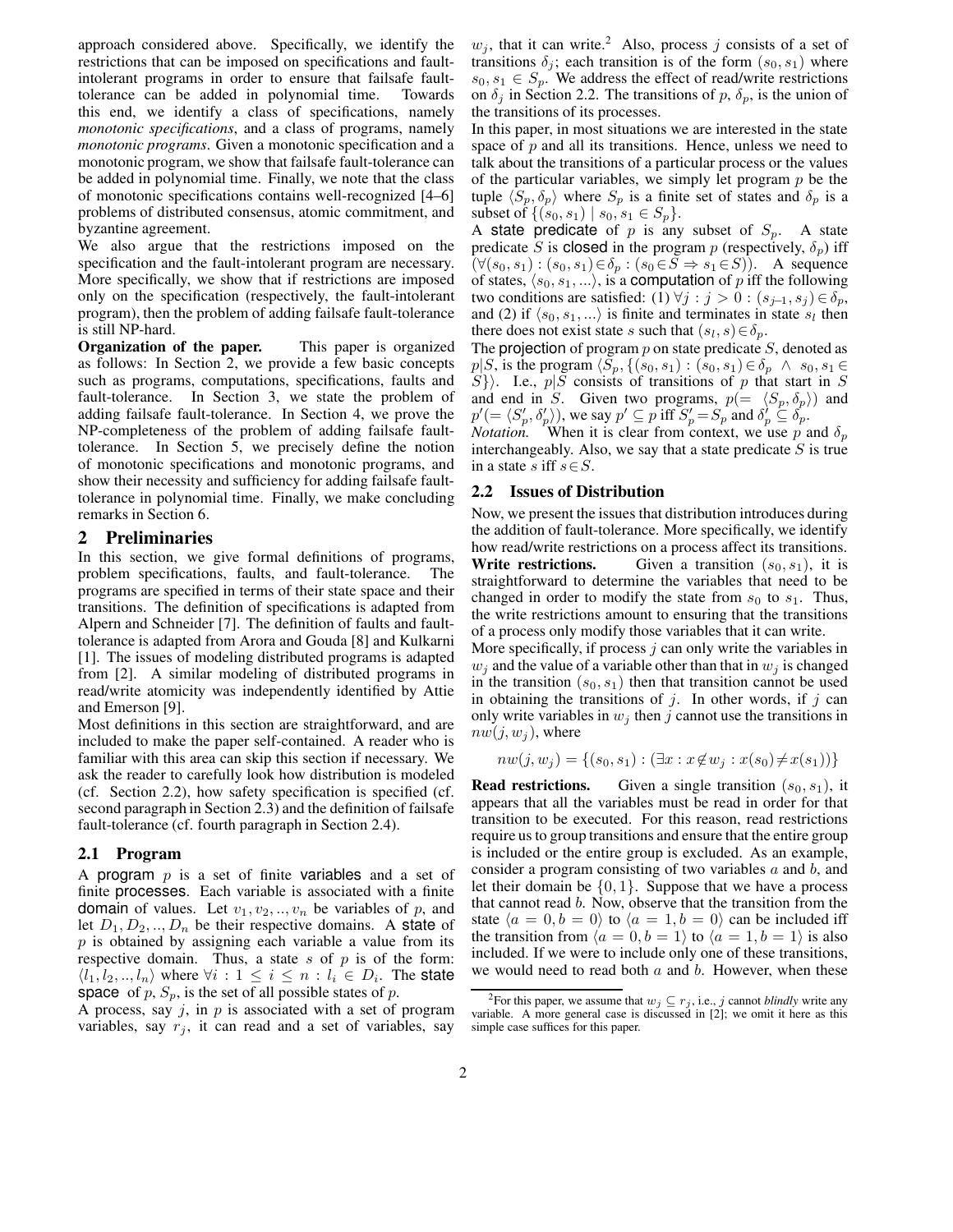two transitions are grouped, the value of  $b$  is irrelevant and, hence, we do not need to read it.

More generally, consider the case where  $r_i$  is the set of variables that j can read,  $w_j$  is the set of variables that j can write, and  $w_j \subseteq r_j$ . Now, process j can include the transition  $(s_0, s_1)$  iff it also includes the transition  $(s'_0, s'_1)$  where  $s_0$ (respectively,  $s_1$ ) and  $s'_0$  (respectively,  $s'_1$ ) are identical as far as the variables in  $r_i$  are considered. We define these transitions as  $group(j, r_j)(s_0, s_1)$  for the case  $w_j \subseteq r_j$ , where

$$
group(j, r_j)(s_0, s_1) = \{(s'_0, s'_1) :\\ (\forall x: x \in r_j : x(s_0) = x(s'_0) \land x(s_1) = x(s'_1)) \land\\ (\forall x: x \notin r_j : x(s'_0) = x(s'_1) \land x(s_0) = x(s_1)) \}
$$

The grouping of transitions caused by the inability to read is used in Section 4 to show that the problem of adding faulttolerance is NP-hard.

# **2.3 Specification**

A specification is a set of infinite sequences of states that is suffix closed and fusion closed. Suffix closure of the set means that if a state sequence  $\sigma$  is in that set then so are all the suffixes of  $\sigma$ . Fusion closure of the set means that if state sequences  $\langle \alpha, s, \gamma \rangle$  and  $\langle \beta, s, \delta \rangle$  are in that set then so are the state sequences  $\langle \alpha, s, \delta \rangle$  and  $\langle \beta, s, \gamma \rangle$ , where  $\alpha$  and  $\beta$ are finite prefixes of state sequences,  $\gamma$  and  $\delta$  are suffixes of state sequences, and s is a program state.

Following Alpern and Schneider [7], we let the specification consist of a safety specification and a liveness specification. For the problem of adding failsafe faulttolerance, the safety specification is specified in terms of a set of bad transitions that should not occur in the program computation. I.e., for program  $p$ , its safety specification is a subset of  $\{(s_0, s_1) : s_0, s_1 \in S_p\}$ . The liveness specification is not specified in our algorithm; we show that the faulttolerant program satisfies the liveness specification (in the absence of faults) iff the fault-intolerant program satisfies the liveness specification. Moreover, in the problem of adding fault-tolerance, the initial fault-intolerant program satisfies its specification (including the liveness specification). Thus, the liveness specification need not be specified explicitly.

Since the specification is suffix closed, it is always possible to specify the safety specification as a set of bad transitions. For reasons of space, we refer the reader to [1] for the proof of this claim. We also refer the reader to [1] where we show that it is possible to convert a set of state sequences that is not suffix closed and/or fusion closed into an equivalent set that is suffix closed and fusion closed.

Given a program  $p$ , a state predicate  $S$ , and a specification spec, we say that p satisfies spec from S iff (1) S is closed in  $p$ , and (2) Every computation of  $p$  that starts in a state where S is true is in *spec*. If p satisfies *spec* from S and  $S \neq \{\}$ , we say that  $S$  is an invariant of  $p$  for spec.

For a finite sequence (of states)  $\alpha$ , we say that  $\alpha$  maintains (does not violate)  $spec$  iff there exists a sequence of states β such that  $\alpha\beta \in spec$ .

*Notation.* Let spec be a specification. We use the term safety of *spec* to mean the smallest safety specification that includes spec. Also, whenever the specification is clear from the context, we will omit it; thus,  $S$  is an invariant of  $p$ abbreviates  $S$  is an invariant of  $p$  for spec.

## **2.4 Faults**

The faults that a program is subject to are systematically represented by transitions. A fault f for program  $p(=$  $\langle \overline{S_p}, \delta_p \rangle$  is a subset of the set  $\{(s_0, s_1) : s_0, s_1 \in S_p\}$ . We use  $p[|f]$  to denote the transitions obtained by taking the union of the transitions in  $p$  and the transitions in  $f$ . We say that a state predicate  $T$  is an  $f$ -span (read as fault-span) of  $p$  from S iff the following two conditions are satisfied: (1)  $S \Rightarrow T$ and (2) T is closed in  $p||f$ . Observe that for all computations of  $p$  that start at states where  $S$  is true,  $T$  is a boundary in the state space of  $p$  up to which (but not beyond which) the state of  $p$  may be perturbed by the occurrence of the transitions in f.

Just as we defined the computation of  $p$ , we say that a sequence of states,  $\langle s_0, s_1, \ldots \rangle$ , is a computation of p in the presence of  $f$  iff the following three conditions are satisfied: (1)  $\forall j$  : j > 0 :  $(s_{j-1}, s_j) \in (\delta_p \cup f)$ , (2) if  $\langle s_0, s_1, \ldots \rangle$  is finite and terminates in state  $s_l$  then there does not exist state s such that  $(s_l, s) \in \delta_p$ , and (3)  $\exists n : n \geq$  $0 : (\forall j : j > n : (s_{j-1}, s_j) \in \delta_p)$ . The first requirement captures that in each step, either a program transition or a fault transition is executed. The second requirement captures that faults do not have to execute, i.e., if the program reaches a state where only a fault transition can be executed, it is not required that the fault transition be executed. It follows that fault transitions cannot be used to deal with deadlocked states. Finally, the third requirement captures that the number of fault occurrences in a computation is finite.

Using the above definitions, we now define what it means for a program to be failsafe fault-tolerant. We say that  $p$  is failsafe  $f$ -tolerant (read as fault-tolerant) to spec from  $S$ iff the following two conditions hold:

- p satisfies  $spec$  from  $S$ , and
- there exists  $T$  such that  $T$  is an  $f$ -span of  $p$  from  $S$  and  $p[|f]$  maintains spec from T.

Note that a specification is a set of infinite sequences of states. Hence, if  $p$  satisfies spec from  $S$  then all computations of  $p$ that start in  $S$  must be infinite. However,  $p$  may deadlock if it starts in a state that is not in  $S$ . Also, note that  $p$  is allowed to contain a self-loop of the form  $(s_0, s_0)$ ; we use such a selfloop whenever  $s_0$  is an *accaptable* fixpoint of p.

*Notation.* Henceforth, whenever the program  $p$  is clear from the context, we will omit it; thus, " $S$  is an invariant" abbreviates "S is an invariant of p" and "f is a fault" abbreviates " $f$  is a fault for  $p$ ". Also, whenever the specification  $spec$  and the invariant  $S$  are clear from the context, we omit them; thus, "f-tolerant" abbreviates "ftolerant for spec from S", and so on.

## **3 Problem Statement**

In this section, we formally state the problem of adding faulttolerance. During automated addition of fault-tolerance, we begin with the fault-intolerant program, its invariant, faults and the safety specification that needs to be satisfied in the presence of faults. The goal is to *only* add failsafe faulttolerance to develop a program that *reuses* the given faultintolerant program. In other words, we require that any new computations that are added in the fault-tolerant program are solely for the purpose of dealing with faults; no new computations are introduced when faults do not occur.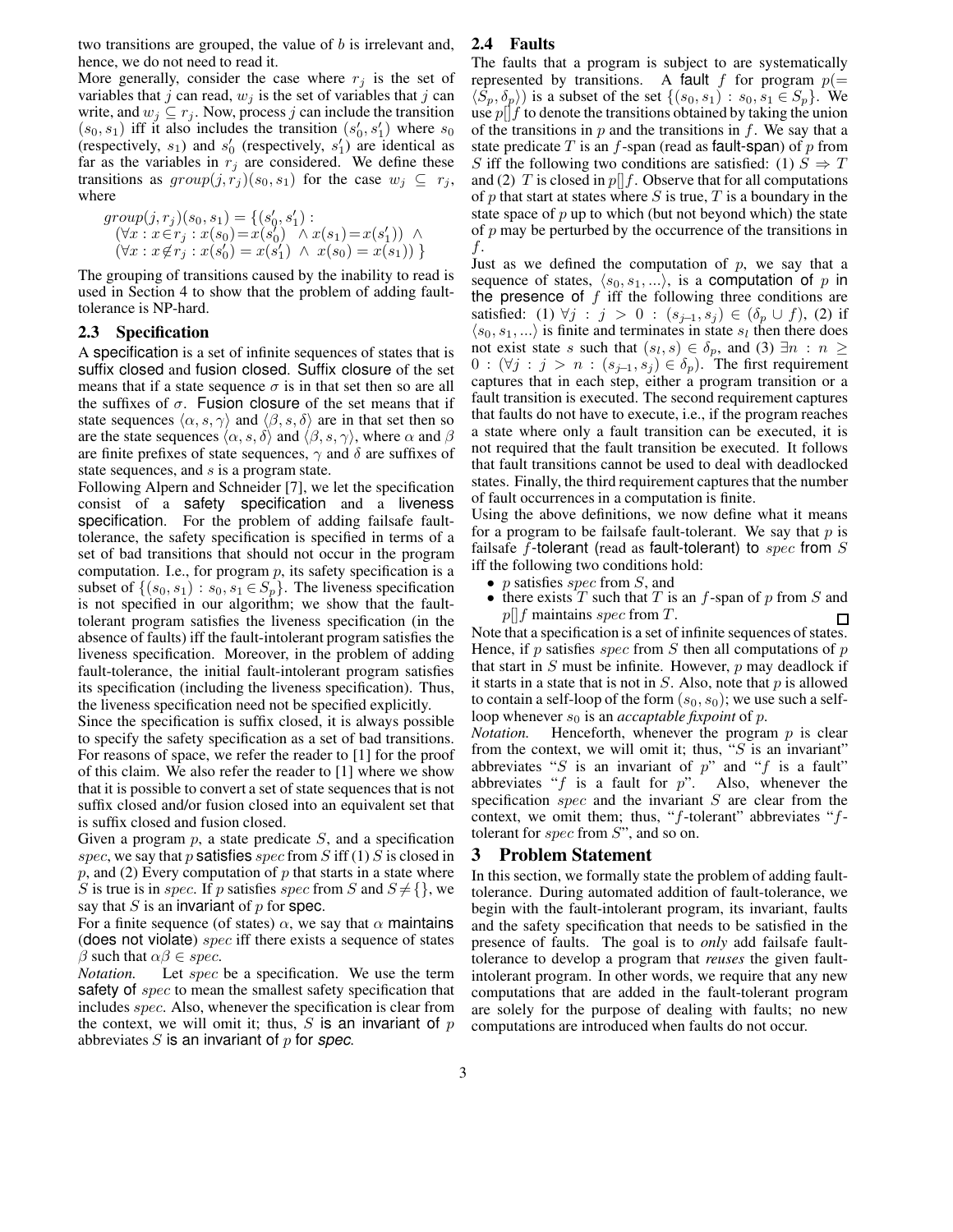Now, consider the case where we begin with the faultintolerant program  $p$ , its invariant  $S$ , specification, spec, and faults f. Let  $p'$  be the fault-tolerant program derived from p, and let S' be an invariant of  $p'$ .

Since  $S$  is an invariant of  $p$ , all computations of  $p$  that start from a state in  $S$  satisfy the specification,  $spec$ . Since we have no knowledge about computations of  $p$  that start outside  $S$  and we are interested in deriving  $p'$  such that the correctness of  $p'$  in the absence of faults is derived from the correctness of  $p$ , we must ensure that  $p'$  begins in a state in S, i.e., the invariant of  $p'$ , say S', must be a subset of S (cf. Figure 1).



No new transitions here New transitions added here

**Figure 1.** The relation between the invariant of a faultintolerant and a fault-tolerant program

Likewise, to show that  $p'$  is correct in the absence of faults, we need to show that computations of  $p'$  that start in states in  $S'$  are in spec. We only have knowledge about computations of  $p$  that start in a state in  $S$  (cf. Figure 1). Hence, we must not introduce new transitions in the absence of faults. Thus, we define the problem of adding failsafe fault-tolerance as follows (To obtain this problem statement, we have tailored the problem statement in [2] to deal with failsafe faulttolerance.):

## **The Addition Problem**

Given  $p$ ,  $S$ , spec and  $f$  such that  $p$  satisfies spec from  $S$ Identify  $p'$  and  $S'$  such that

 $S' \subseteq S$ ,

 $p'|\overline{S'} \subseteq p|S'$ , and

p' is failsafe fault-tolerant to spec from S'.

*Notations.* Given a fault-intolerant program p, specification spec, invariant S and faults f, we say that program  $p'$  and predicate  $S'$  solve the addition problem for a given input iff  $p'$  and  $S'$  satisfy the three conditions of the addition problem. We say  $p'$  (respectively,  $S'$ ) solves the addition problem iff there exists S' (respectively, p') such that  $p'$ , S' solve the addition problem.

## **4 NP-Completeness proof**

In this section, we prove that the problem of adding failsafe fault-tolerance is NP-hard. Towards this end, we reduce 3- SAT to the problem of adding failsafe fault-tolerance. First, we present 3-SAT problem and then identify the mapping between 3-SAT and the decision problem in Section 3.

# **3-SAT problem.**

- Given is a set of literals,  $x_1, x_2, ..., x_n$  and  $x'_1, x'_2, ..., x'_n$ , where  $x_i$  and  $x'_i$  are complements of each other, and a boolean formula  $c = c_1 \wedge c_2 \wedge ... \wedge c_M$ , where each  $c_j$ is a disjunction of exactly three literals.
- Does there exist an assignment of truth values to  $x_1, x_2, ..., x_n$  such that c is satisfiable?

**Mapping 3-SAT to the problem of adding failsafe faulttolerance.** To map the given 3-SAT formula into an instance of the addition problem, we identify corresponding state to each literal and disjunction, the transitions, and the invariant of the fault-intolerant program. Subsequently, we identify the safety specification, and the value assignment to variables. Finally, we show that the 3-SAT formula is satisfiable iff failsafe fault-tolerance can be added to this instance of the addition problem.

**The states of the fault-intolerant program.** Corresponding to each literal  $x_i$  and its complement we introduce the following states (see Figure 2):

•  $x_i, x'_i, a_i, y_i, y'_i, z_i, z'_i$ 

For each disjunction,  $c_j = x_m \vee x'_k \vee x_l$ , we introduce the following states:

 $\bullet$   $c'_{jm}, d'_{jm}, c_{jk}, d_{jk}, c'_{jk}$  $'_{jl}, d'_j$ jl

**The transitions of the fault-intolerant program.** Corresponding to each literal  $x_i$  and its complement  $x'_i$ , we introduce the following transitions (cf. Figure 2):

- $\bullet$   $(a_{i-1}, x_i), (x_i, a_i), (y'_i, z'_i)$
- $(a_{i-1}, x'_i), (x'_i, a_i), (y_i, z_i)$

Corresponding to each  $c_j = x_m \vee x'_k \vee x_l$ , we introduce the following program transitions (Wlog, we assume that  $c_j$  does not include both  $x_i$  and  $x'_i$ ):

• 
$$
(c'_{jm}, d'_{jm}), (c_{jk}, d_{jk}), (c'_{jl}, d'_{jl})
$$

In the reduction from the 3-SAT problem, the transition  $(c'_{jm}, d'_{jm})$  is included iff  $x_m$  is false, and the transition  $(c_{jk}, d_{jk})$  is included iff  $x_k$  is true. Thus, if  $c_j$  evaluates to true then at least one of the transitions introduced for  $c_i$  is not included. We choose the safety specification in such a way that it is violated iff all three transitions that correspond to any disjunction are included. Correspondingly, the truth value of  $x_i$  will be decided based upon whether the transition  $(a_{i-1}, x_i)$  is included or whether transition  $(a_{i-1}, x'_i)$  is included. By choosing the safety specification appropriately, we ensure that both these transitions are not included.

**Fault transitions.** For each literal  $x_i$  and its complement  $x'_i$ , we introduce the following fault transitions:

•  $(x_i, y_i), (x'_i, y'_i)$ 

For each disjunction  $c_j = (x_m \vee x_k' \vee x_l)$ , we introduce a fault transition that perturbs the program from state  $a_i, 0 \le i < n$ , to  $c'_{jm}$ . We also introduce the fault transitions that perturb the program from  $d'_{jm}$  to  $c_{jk}$ , and the transition that perturbs the program from  $d_{jk}$  to  $c'_j$  $j_l$ . Thus, the fault transitions for  $c_j$  are as follows:



**Figure 2.** The transitions corresponding to the literals in the 3-SAT formula

□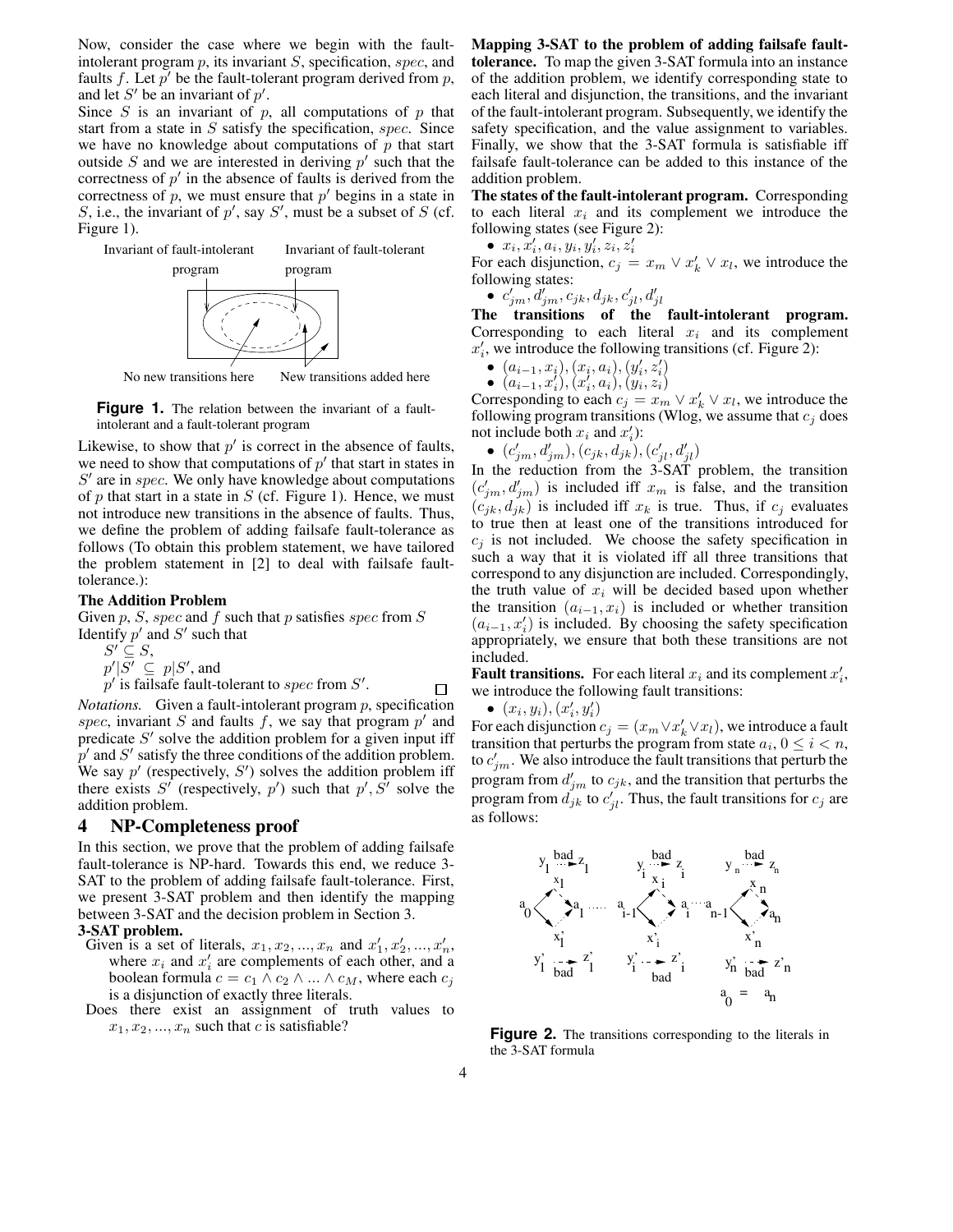•  $(a_i, c'_{jm})$  and  $(d'_{jm}, c_{jk}), (d_{jk}, c'_{jk})$  $'_{jl})$ 

Note that the fault transition can perturb the program from state  $a_i$  only to the *first* state introduced for  $c_j$ .

**The invariant of the fault-intolerant program.** The invariant of the fault-intolerant program consists of the following set of states:

• 
$$
\{x_1, \dots, x_n\} \cup \{x'_1, \dots, x'_n\} \cup \{a_0, \dots, a_{n-1}\}\
$$

**Safety specification of the fault-intolerant program.** For each literal  $x_i$  and its complement  $x'_i$ , the following two transitions violate the safety specification (cf. Figure 3).

• (y<sup>i</sup> , zi), (y 0 , z 0 ) i i i z x i z' i a i i-1 a x' i x' l x k i x' c j = x x' x i k l i f y bad < i, -1, i-1, 2 > bad f < i-1, 0, i-1, 0 > f f f d' c'jl d jk c jk c' ji ji d' jl < i, 0, i, ji > < i, -1, i-1, ji > Faults transitions p4 p3 p2 p1 < i, 1, i-1, 1 > y'i < k, 0, k, jk > < k, 1, k-1, jk > < i, 0, i, 2 > < i, 1, i-1, 0 > < i, 0, i, 0 > < l, -1, l-1, jl > < i, 0, i, 1 > < i, -1, i-1, 0 > < l, 0, l, jl> bad

**Figure 3.** The structure of the fault-intolerant program for a literal  $x_i$ . 4-tuples represent the values of variables  $\langle e, f, g, h \rangle$  in each state.

For each disjunction  $c_j = x_m \vee x'_k \vee x_l$ , the following transition violates the safety specification (Note that only the *last* program transition added for  $c_i$  violates the specification).

 $\bullet$  (c)  $'_{jl}, d'_{j}$  $'_{jl}$ 

Observe that from state  $a_i$ , the fault can perturb the program to the state  $c_{jm}$ . Now, if all three program transitions corresponding to  $c_i$  are included, the safety may be violated by the execution of program and fault actions (cf. Figure 3). **Variables and Their Values.** The fault-intolerant program has 4 variables: *e, f, g*, and *h*. The domains of these variables are respectively  $\{0, ..., n\}, \{-1, 0, 1\}, \{0, ..., n\}$ , and  $\{0, ..., M + n + 1\}$ . For the states introduced for the literals  $x_i$  and  $x'_i$ , the value assignments are as follows:

| State/Variable name | e                   |  |   |
|---------------------|---------------------|--|---|
| $a_i$               |                     |  |   |
| $x_i$               |                     |  |   |
| $\boldsymbol{x}$    | $\mathbf{\hat{a}}$  |  |   |
|                     |                     |  |   |
| $y_i$               | $\boldsymbol{\eta}$ |  | ς |
|                     |                     |  |   |
| $z_i$               | $\boldsymbol{\eta}$ |  | € |

For the states introduced for the disjunction  $c_j$ , the variable values are as follows (Recall that state  $c'_{ji}$  (respectively,  $c_{ji}$ ) is introduced if  $c_j$  contains  $x_i$  (respectively,  $x'_i$ ).):

| State/Variable name | e |  |  |
|---------------------|---|--|--|
|                     |   |  |  |
|                     |   |  |  |
|                     |   |  |  |
|                     |   |  |  |

**Processes and read/write restrictions.** The fault-intolerant program consists of four processes,  $P_1$ ,  $P_2$ ,  $P_3$ , and  $P_4$ . The read/write restrictions on these processes are as follows: i) Processes  $P_1$  and  $P_2$  can read and write variables  $f$  and  $g$ . They can only read variable *e* and they cannot read or write  $h$ , ii) Processes  $P_3$  and  $P_4$  can read and write variables *e* and *f*. They can only read variable *g* and they cannot read or write *h*.

*Remark.* We could have used one process for transitions of  $P_1$  and  $P_2$  (respectively,  $P_3$  and  $P_4$ ) however, we have separated them in two processes in order to simplify the presentation.

**Grouping of Transitions.** Based on the above read/write restrictions, we identify the transitions that are grouped together (cf. Figure 3).

**Observation 4.1** Based on the inability of  $P_3$  and  $P_4$  to write g, the transitions  $(x_i, a_i), (x'_i, a_i), (y_i, z_i)$ , and  $(y'_i, z'_i)$  can only be executed by  $P_1$  or  $P_2$ .

**Observation 4.2** Based on the inability of  $P_1$  and  $P_2$  to write *e*, the transitions  $(a_{i-1}, x_i)$  and  $(a_{i-1}, x'_i)$  can only be executed by  $P_3$  or  $P_4$ .

**Observation 4.3** Based on the inability of  $P_1$  to read h, the transitions  $(a_1, a_2)$  and  $(a_2', a_1')$  are ground in  $P_n$   $(an, R)$ transitions  $(x_i, a_i)$  and  $(y'_i, z'_i)$  are grouped in  $P_1$  (or  $P_2$ ). Moreover, this group also includes the transition  $(c_{ji}, d_{ji})$  for each  $c_j$  that includes  $x'_i$ .

**Observation 4.4** Based on the inability of  $P_2$  to read h, the<br> **Observation 4.4** Based on the inability of  $P_2$  to read h, the transitions  $(x'_i, a_i)$  and  $(y_i, z_i)$  are grouped in  $P_2$ . Moreover, this group also includes the transition  $(c'_{ji}, d'_{ji})$  for each  $c_j$ that includes  $x_i$ .  $\Box$ 

**Observation 4.5** 
$$
(a_{i-1}, x_i)
$$
 is grouped in  $P_3$ .  
**Observation 4.6:**  $(a_{i-1}, x'_i)$  is grouped in  $P_4$ .

**Observation 4.6:**  $(a_{i-1}, x'_i)$  is grouped in  $P_4$ . □ union of the transitions mentioned above. Now that we have identified the fault-intolerant program, say  $p$ , as the union of these four processes, we show that 3-SAT has a satisfying truth value assignment if and only if there exists a failsafe fault-tolerant program derived from  $p$ . Towards this end, we prove the following two lemmas:

**Lemma 4.7** If the given 3-SAT formula is satisfiable then there exists a failsafe fault-tolerant program that solves the instance of the addition problem identified earlier.

**Proof**. Since the 3-SAT formula is satisfiable, there exists an assignment of truth values to the literals  $x_i, 1 \leq i \leq n$ , such that each  $c_j$ ,  $1 \leq j \leq m$ , is true. Now, we identify a fault-tolerant program,  $p'$ , that is obtained by adding failsafe fault-tolerance to the fault-intolerant program, p, identified earlier in this section. The invariant of  $p'$  is:

$$
S' = \{a_0, .., a_{n-1}\} \cup \{x_i \mid \text{literal } x_i \text{ is true in 3-SAT }\} \cup \{x'_i \mid \text{literal } x_i \text{ is false in 3-SAT }\}
$$

The transitions of the fault-tolerant program  $p'$  are obtained as follows:

• For each literal  $x_i$ ,  $1 \leq i \leq n$ , if  $x_i$  is true, we include the transition  $(a_{i-1}, x_i)$  that is grouped in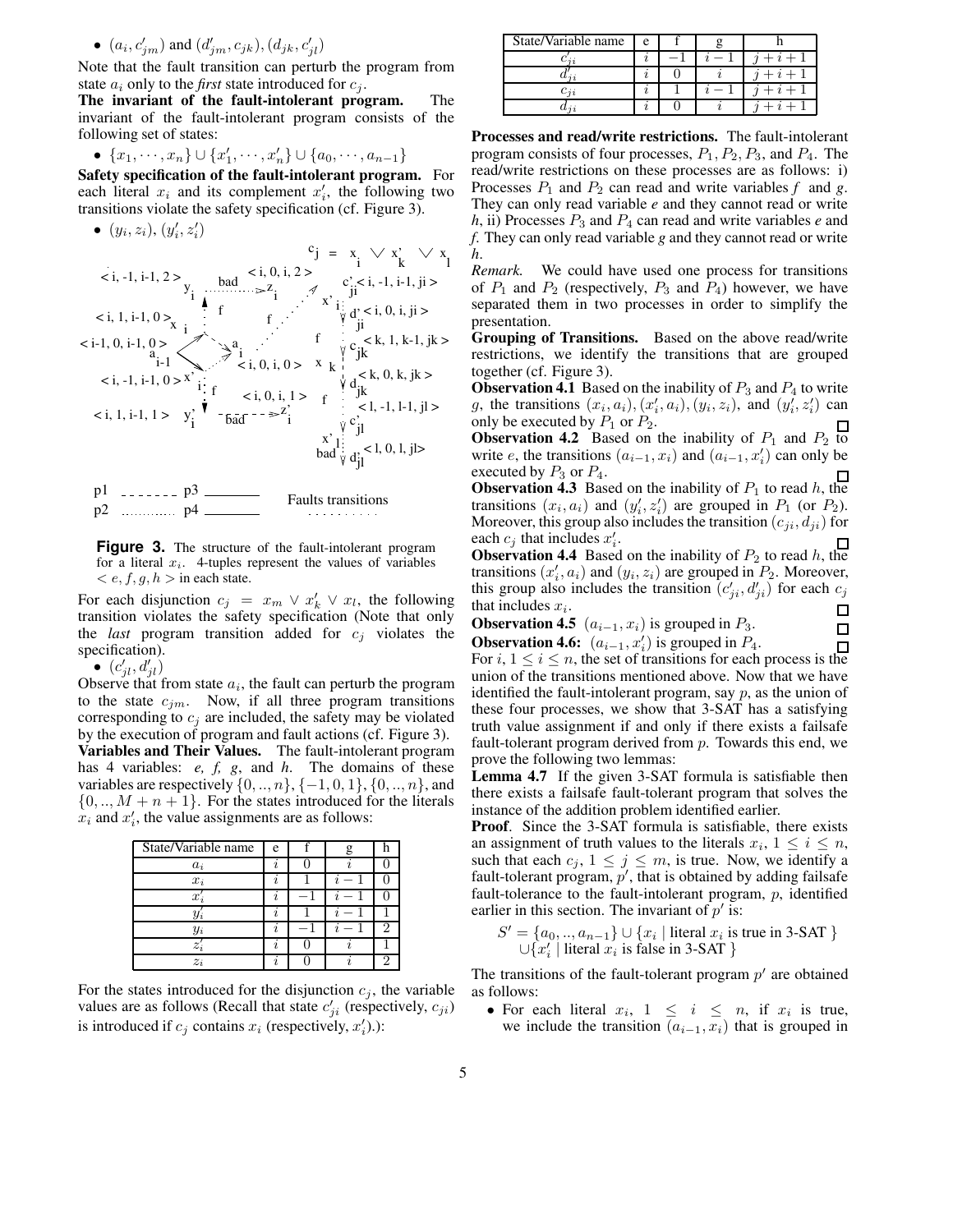process  $P_3$ . We also include the transition  $(x_i, a_i)$ . Based on Observation 4.3, as we include  $(x_i, a_i)$ , we have to include  $(y'_i, z'_i)$ . And, for each disjunction  $c_j$  that includes  $x'_i$ , we have to include the transition  $(c_{ji}, d_{ji})$ . As an illustration, we have shown the partial mapping when  $x_1 = true$ ,  $x_2 = false$ , and  $x_3 = true$  in Figure 4.



**Figure 4.** The partial structure of the fault-tolerant program

• For each literal  $x_i$ ,  $1 \leq i \leq n$ , if  $x_i$  is false, we include the transition  $\overline{(a_{i-1}, x'_i)}$  that is grouped in process  $P_4$ . We also include the transition  $(x'_i, a_i)$ . Based on Observation 4.4, as we include  $(x'_i, a_i)$ , we have to include  $(y_i, z_i)$ . For each disjunction  $c_j$  that includes  $x_i$ , we have to include the transition  $(c'_{ji}, d'_{ji})$ .

Now, we show that the safety violating transitions are not executed by  $p'$ , even if faults occur.

- Safety violating transitions related to  $x_i$ . If  $x_i$  is true then the safety violating transition  $(y'_i, z'_i)$  is included in  $p'$ . However, in this case, we have removed the state  $x'_i$ from the invariant of  $p'$  and, hence, the  $p'$  cannot reach state  $y_i'$ . It follows that p' cannot execute the transition  $(y'_i, z'_i)$ . By the same argument, the transition  $(y_i, z_i)$  is also not executed in  $p'$ .
- *Safety violating transitions related to disjunction*  $c_j$ *.* Since the 3-SAT formula is satisfiable, every disjunction in the formula is true. Let  $c_j = x_m \vee x'_k \vee x_l$ . Wlog, let  $x_m$  be true in  $c_j$ . Therefore, the transition  $(c'_{jm}, d'_{jm})$ is not included in  $p'$ . It follows that  $p'$  cannot reach the state  $c'_{jl}$  and, hence, it cannot violate safety by executing the transition  $(c_1)$  $'_{jl}, d'_{j}$  $'_{jl}$ .

Since  $S' \subseteq S$ ,  $p' | S' \subseteq p | S'$ ,  $p'$  does not deadlock in the absence of faults, and  $p'$  does not violate safety in the presence of faults,  $p'$  and  $S'$  solve the addition problem. **Lemma 4.8** If there exists a failsafe fault-tolerant program that solves the instance of the addition problem identified earlier then the given 3-SAT formula is satisfiable.

**Proof.** Suppose that there exists a failsafe fault-tolerant program  $p'$  derived from the fault-intolerant program,  $p$ , identified earlier in this section. Since the invariant of  $p'$ ,  $S'$ , is not empty and  $S' \subseteq S$ , S' must have at least one state in S. Since the computations of fault-tolerant program in  $S'$  should not deadlock, for  $0 \le i \le n-1$ , every  $a_i$  must be included in S'. For the same reason, one of the transitions  $(a_{i-1}, x_i)$ or  $(a_{i-1}, x'_i)$  should be in p'. If p' includes  $(a_{i-1}, x_i)$  we set  $x_i = true$  in the 3-SAT formula. If p' contains the transition  $(a_{i-1}, x'_i)$ , we set  $x_i = false$ . Now, we show that this value assignment is consistent and each  $c_i$  is true.

- *Each literal gets a unique truth assignment.* Suppose that there exists a literal  $x_i$ , which is assigned both true and false, i.e., both  $(a_{i-1}, x_i)$  and  $(a_{i-1}, x'_i)$  are included in  $p'$ . Based on the Observations (4.1– 4.4), the transitions  $(a_{i-1}, x_i), (x_i, a_i), (y'_i, z'_i)$  and the transitions  $(a_{i-1}, x'_i), (x'_i, a_i), (y_i, z_i)$  must be included in p'. Hence, in the presence of faults, p' may reach  $y_i$ and violate safety by executing the transition  $(y_i, z_i)$ . This is a contradiction since we assumed that  $p'$  is failsafe fault-tolerant.
- *Each disjunction is true.* Suppose that there exists a  $c_j = x_i \vee x'_k \vee x_l$ , which is not true. Therefore,  $x_i = false$ ,  $x_k = true$ , and  $x_l = false$ . Based on the grouping discussed earlier, the transitions  $(c'_{ji}, d'_{ji}), (c_{jk}, d_{jk}), (c'_{jk})$  $'_{jl}, d'_{j}$  $g'_{jl}$ ) are included in p'. Thus, in the presence of faults,  $p'$  can reach  $c'_{jl}$  and violate safety specification by executing the transition  $(c_1)$  $'_{jl}, d'_{j}$  $'_{jl}$ . Since this is a contradiction, it follows that each disjunct in the 3-SAT formula is true.  $\Box$

# **5 Monotonic Specifications and Programs: Necessity and Sufficiency**

Since the addition of failsafe fault-tolerance is NP-hard, as discussed in the Introduction, we focus on this question: *What restrictions can be imposed on the specifications, programs and faults in order to guarantee that the addition of failsafe fault-tolerance can be done in polynomial time*?

As seen in Section 4, a group of transitions  $q$  may include a transition within the invariant of the fault-intolerant program and a transition that violates safety, together. To add failsafe fault-tolernace we have to determine whether  $g$  should be included. This issue is one of the reasons behind the complexity of adding safety.

To identify the restrictions that need to be imposed on the specification, the fault-intolerant program and the faults, we begin with the following question: *Given a program* p *with invariant* S*, under what conditions, can we design a failsafe fault-tolerant program, say* p 0 *, that includes all transitions in*  $p|S$ ? If all transitions in  $p|S$  are included then it follows that  $p'$  will not deadlock in any state in  $S$ , and hence,  $p'$  will satisfy its specification from S. Now, we need to ensure that safety will not be violated due to fault transitions and the transitions that are grouped with those in  $p|S$ .

In this section, we first define a class of specifications, *monotonic specifications*, and a class of programs, *monotonic programs*. The intent of these definitions is to identify conditions under which a process can make *safe estimates* of variables that it cannot read. Then, we introduce the concept of *fault-safe specifications*. Subsequently, we argue that the monotonicity restrictions imposed on specifications and programs are sufficient and necessary for adding failsafe fault-tolerance in polynomial time.

Consider the case where process  $j$  cannot read the value of a boolean variable  $x$ . The definition of (positive) monotonicity captures the case where  $j$  can safely assume that  $x$  is false. Thus, we define monotonic specification as follows:

*Definition.* A specification *spec* is *positive monotonic* with respect to a boolean variable  $x$  iff the following condition is satisfied: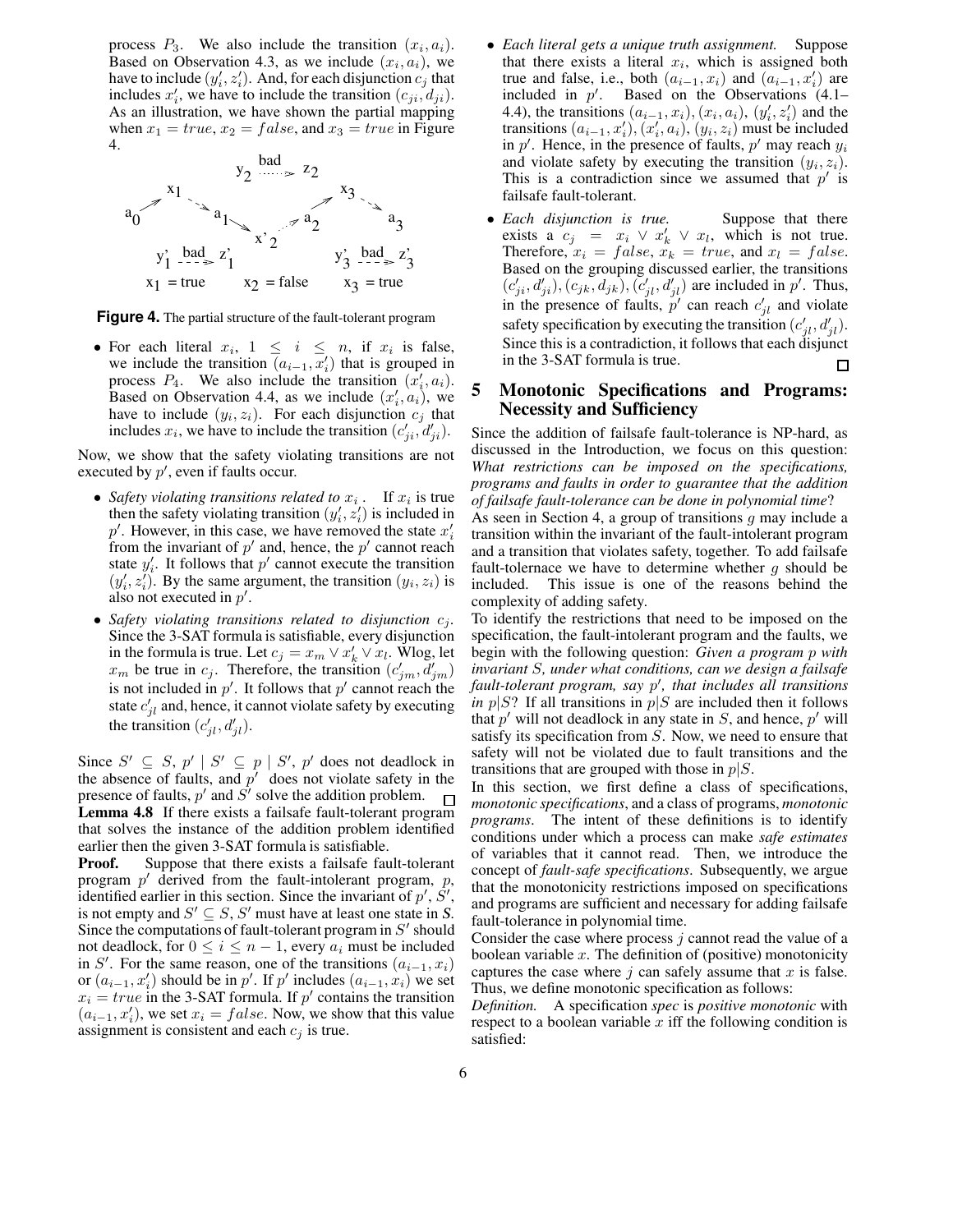$\forall s_0, s_1, s'_0, s'_1$  ::  $(x(s_0) = false \wedge x(s_1) = false \wedge x(s'_0) = true$  $\Lambda x(s'_1) = true$ 

- $\wedge$  the value of all other variables in  $s_0$  and  $s'_0$  are the same
- $\wedge$  the value of all other variables in  $s_1$  and  $s_1'$  are the same

 $\wedge$   $(s_0, s_1)$  does not violate *spec*)  $\Rightarrow$  (s'<sub>0</sub>, s'<sub>1</sub>) does not violate *spec* 

Likewise, we define monotonicity for programs by considering transitions within the invariant, and define monotonic programs as follows:

*Definition.* A program  $p$  with the invariant  $S$  is positive monotonic with respect to a boolean variable x iff the following condition is satisfied.

 $\forall s_0, s_1, s'_0, s'_1$  ::  $(x(s_0) = false \wedge x(s_1) = false \wedge x(s'_0) = true$  $\wedge x(s'_1) = true$ 

- $\wedge$  the value of all other variables in  $s_0$  and  $s'_0$  are the same
- $\wedge$  the value of all other variables in  $s_1$  and  $s'_1$  are the same

 $\wedge$   $(s_0, s_1) \in p | S)$ 

```
\Rightarrow (s'_0, s'_1) \in p | S
```
**Negative monotonicity and monotonicity with respect to non-boolean variables.** By swapping the word  $false$ and true in the above definition, we can define negative monotonicity. Also, although we defined monotonicity with respect to boolean variables, it can be extended to deal with non-boolean variables. One approach is to partition the domain of the non-boolean variable  $x$  into two parts. If  $x = true$  in the above definition, x belongs to the first part of its domain and if  $x = false$  then x belongs to the second part of its domain. We use this definition later in the section while discussing the necessity of the monotonic programs and specifications.

**Fault-safe specifications.** In a *fault-safe* specifcation spec, if a fault transition  $(s_0, s_1)$  violates spec then all transitions that reach state  $s_0$  violate *spec*. One interpretation of this definition is that the first transition that causes safety to be violated is a program transition.

*Definition.* Given a specification  $spec$  and faults  $f$ , we say that  $spec$  is  $f$ -safe iff the following condition is satisfied.

$$
\forall (s_0, s_1) :: ((s_0, s_1) \in f \land (s_0, s_1) \text{ violates } spec)
$$
  

$$
\Rightarrow (\forall s_{-1} :: (s_{-1}, s_0) \text{ violates } spec)
$$

For most problems, the specifications being considered are fault-safe. To understand this, consider the problem of mutual exclusion where a fault may cause a process to fail. In this problem, failure of a process does not violate the safety; safety is violated if some process subsequently accesses its critical section even though some other process is already in the critical section. Thus, the first transition that causes safety to be violated is a program transition. We also note that the specifications for byzantine agreement, consensus and commit are f-safe for the corresponding faults. In fact, given a specification *spec* and a fault  $f$ , we can obtain an *equivalent* specification  $spec_f$  that prohibits the execution of the following transitions.

$$
\{(s_0, s_1) : (s_0, s_1) \text{ violates } spec \vee (\exists s_2 :: (s_1, s_2) \in f \wedge (s_1, s_2) \text{ violates } spec)\}\
$$

We leave it to the reader to verify that 'p is fails af  $f$ -tolerant to spec from S' iff 'p is failsafe f-tolerant to spec<sub>f</sub> from S'. With this observation, in the rest of this section, we assume that the given specification, spec, is f-safe. If this is not the case, Theorem 5.1 and Corollary 5.2 can be used if one replaces spec with  $spec_f$ .

**Using monotonicity of specifications/programs for polynomial time synthesis.** We use the monotonicity of specifications and programs to show that even if the faultintolerant program executes after faults occur, safety will not be violated. More specifically (the following theorem only applies for a fault-intolerant program  $p$  in which no processes can blindly write a variable):

**Theorem 5.1** Given is a fault-intolerant program  $p$ , its invariant  $S$ , faults  $f$  and an  $f$ -safe specification spec, If

> $(\forall j, x : j \text{ is a process in } p \text{ and } j \text{ cannot read } x :$ spec is positive monotonic with respect to  $x$  $\land$  The program consisting of the transitions of j is negative monotonic with respect to  $x$ )

Then

Failsafe fault-tolerant program that solves the addition problem can be obtained in polynomial time.

We generalize Theorem 5.1 as follows:

**Corollary 5.2** Given is a fault-intolerant program  $p$ , its invariant S, faults f and an f-safe specification *spec*, If



Then

Failsafe fault-tolerant program that solves the addition problem can be obtained in polynomial time.

□ **Necessity of Monotonicity.** We consider the following question: *Is monotonicity of specifications/ programs necessary to obtain polynomial time synthesis of failsafe fault-tolerance*? We argue that the answer to this question is affirmative. More specifically, we observe that if only monotonicity of the fault-intolerant program (respectively, specification) were available, the addition of failsafe faulttolerance is NP-hard. To see this, we recall the reduction of 3- SAT to the problem of adding failsafe fault-tolerance. In that proof, we mapped the 3-SAT problem to a fault-intolerant program  $p$ , its invariant  $S$ , faults  $f$  and specification spec. We make the following observations about them: i) spec is f-safe as no fault transition violates spec (spec is violated if some program action is executed after the fault action ), ii) spec is negative monotonic with respect to  $h$ , iii)  $p$  is negative monotonic with respect to  $h$ . Thus, if the faultintolerant program is negative monotonic (with respect to the appropriate variables) and no condition is imposed on the specification, the problem of adding failsafe fault-tolerance is NP-hard. By symmetry, if the specification is positive monotonic (with respect to the appropriate variables) and no condition is imposed on the fault-intolerant program, the problem still remains NP-hard.